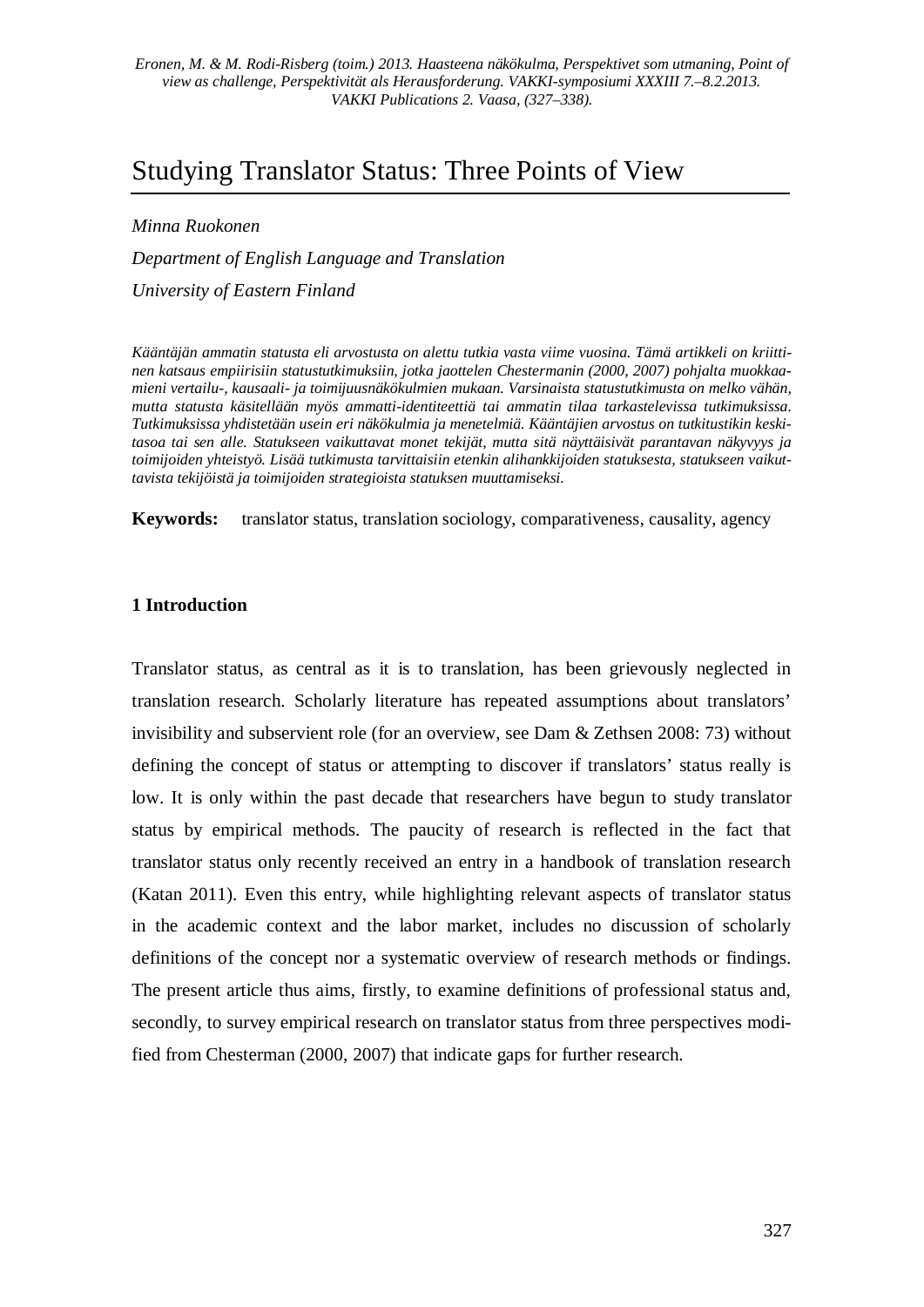# **2 Defining status and delimiting the scope of this article**

The term 'status' has two distinct but related meanings. On the one hand, status can refer to an occupation's *professionalization,* or attainment of the status of a profession that is believed to require specialized knowledge and that is granted societal recognition and protection (Volti 2008: 101–102). On the other hand, status may denote *social ranking*: the perceptions of prestige and value attached to a profession or an occupation (Treiman 2001: 299). That the two meanings are linked is illustrated by the fact that value is traditionally considered a defining criterion of a profession (Volti 2008: 99).

The two meanings are also present in translation research, often simultaneously. Some studies do make it explicit which meaning they focus on, such as translators' perceived prestige (e.g. Dam  $&$  Zethsen 2011) or their struggle for professionalization (e.g. Monzó 2011). However, Katan's (2011: 146) overview merges the two meanings, defining status as "translation [being] *valued* as an important *specialist field requiring unique translating skills*" (italics MR).<sup>1</sup> Similarly, aspects of both prestige and professionalization are explored by, for example, Choi and Lim (2002) and Sela-Sheffy (2006, 2010). Some researchers even use the term 'status' in the sense of social ranking without an explicit definition (e.g. Choi & Lim 2002; Setton & Guo Liangliang 2011). To complicate matters further, quite a few studies partly explore translator status through related concepts, such as professional *role* and *identity* (Koskinen 2009; Setton & Guo Liangliang 2011), *(self-)image* (Sela-Sheffy 2008, 2010) or *habitus* (Sela-Sheffy & Shlesinger 2008). In principle, any of these concepts can be valid tools for studying the state of translation and the status of translators. However, the range of concepts and notably the lack of definitions in some studies suggest that a conceptual analysis could often help clarify research focus and determine the concept(s) best suited for each study.

The present article reviews research on *status as social ranking*, i.e. perceptions of prestige attached to translation as a profession. Studies on professionalization or role/identity are only covered if they have bearing on prestige. This delimitation is

 $\overline{a}$ 

<sup>&</sup>lt;sup>1</sup> In contrast, Wadensjö's overview of interpreters' status (2011) distinguishes status as group membership (professionalization) from social ranking. Wadensjö also includes a third aspect, the status of an individual interpreter as negotiated in a particular context, but this falls beyond the scope of my study.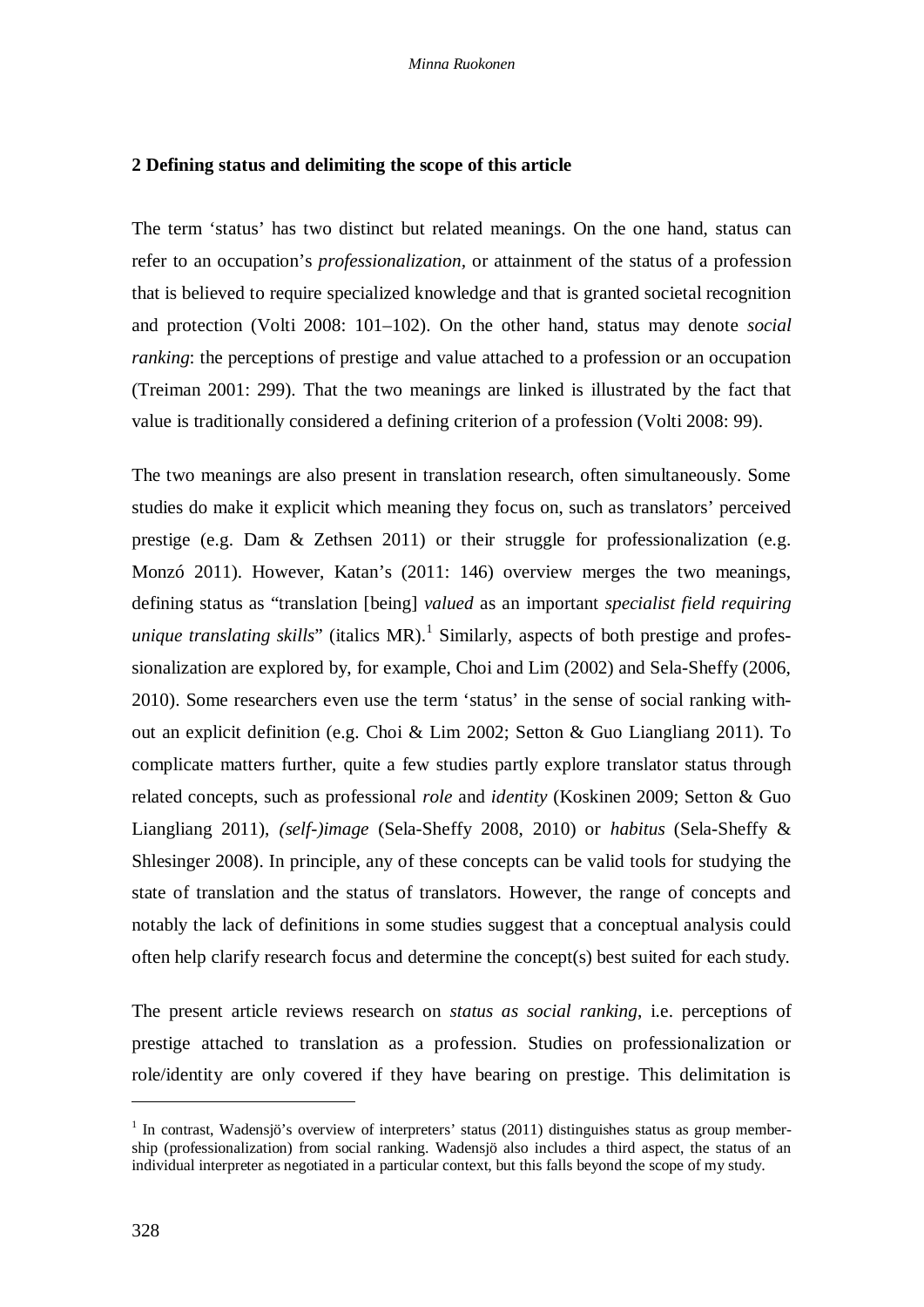motivated partly by my research interests but also by the fact that research into translators' prestige seems even more scattered than that into professionalization. The fields covered include business (non-fiction) and literary translation; Sela-Sheffy and Shlesinger's project (2008), possibly the only one to consider subtitlers' status, is still in progress. Studies on interpreters' status are only included if they also address translator status. The discussion is complemented with findings from occupational sociology when relevant. The next section explains how the review is organized.

# **3 Framework for status review: comparative, causal and agency perspectives**

Chesterman (2000, 2007) distinguishes three kinds of models in translation research: comparative, process and causal. The first two are descriptive: the comparative model relates translations either to their source texts or to non-translated texts to discover differences, similarities and correlations; the process model describes either the translator's decision-making or the observable stages of the translation process (Chesterman 2000: 16–18; Chesterman 2007: 174). The causal model, in contrast, seeks to establish cause-effect relationships (Chesterman 2000: 19–21; Chesterman 2007:174).

Modifying Chesterman's framework, I propose that empirical studies on translator status can be grouped under three perspectives: comparative, causal and agency. *Comparative* studies compare status perceptions by different agents or at different times or relate translator status to that of other occupations; *causal* studies explore the links between various factors and status perceptions; and *agency* perspective covers the actions taken by translators or other agents to change translator status.<sup>2</sup> Chesterman's process model has been replaced with the agency perspective for two reasons. Firstly, hardly any studies focus on the process of changing translator status (another gap in research). Some studies that could represent this perspective actually describe the situation at different times (e.g. Choi & Lim 2002), which brings them closer to the comparative perspective. Others focus on the status-changing actions taken by different

 $\overline{a}$ 

 $2$  In this article, 'agency' refers to the willingness and ability of translators, employers and authorities to act in order to change translator status, as well as the actions they take to that effect. Translation research typically defines agency as translators' willingness and ability to act and studies translators' decisionmaking and interaction with other agents (see Koskinen 2010 and other articles in the same volume).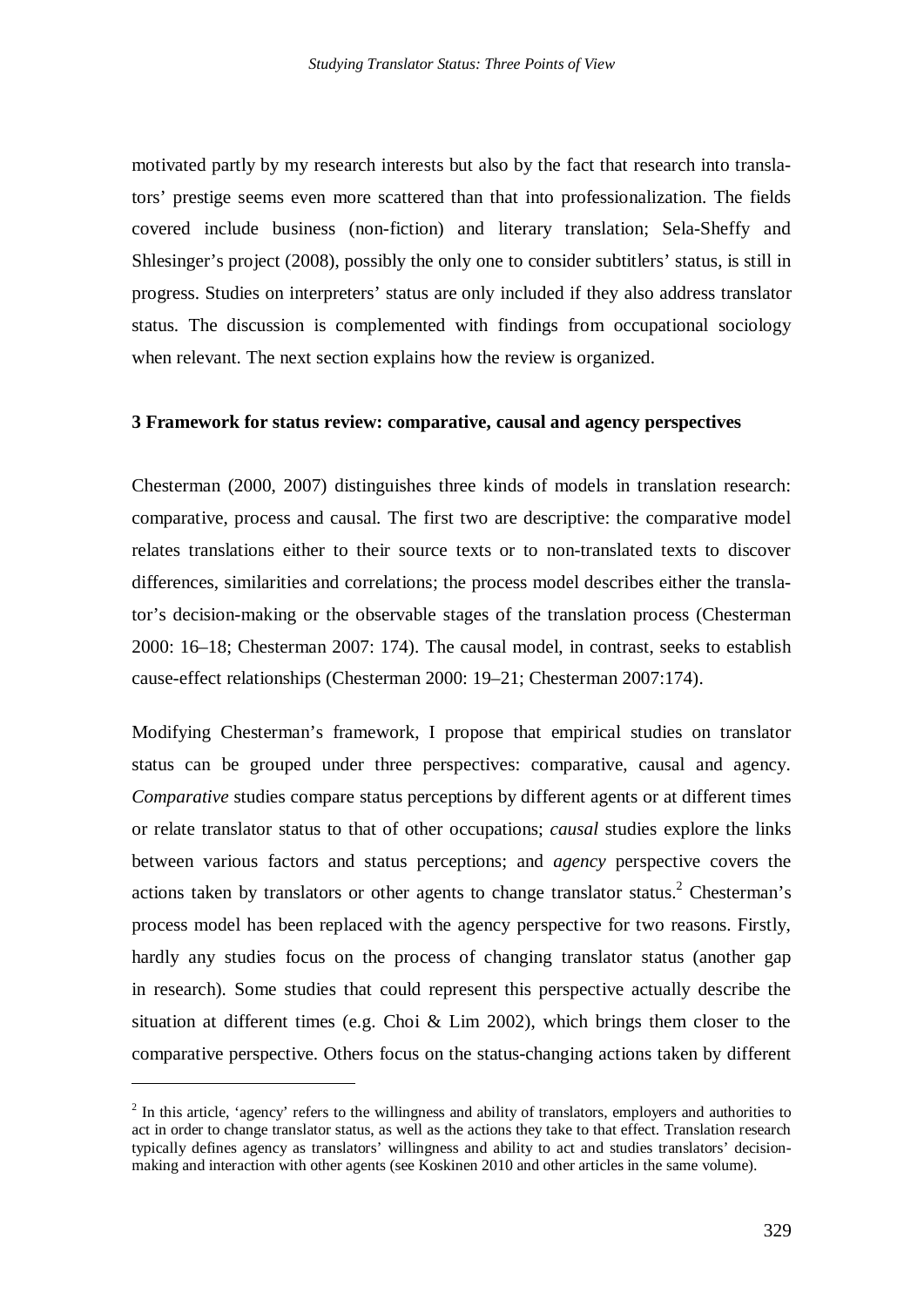agents (e.g. Koskinen 2009; Sela-Sheffy 2010), which call for a perspective of their own. While causality is often agency-based (see Koskinen 2010: 178–179), subsuming agents' actions under causality would downplay their role.

Even Chesterman's models were not entirely distinct (Chesterman 2007: 174). Similarly, studies on translator status often involve two or more perspectives. Dam and Zethsen, for example, *compare* translators' status perceptions (2011, 2012) and study parameters correlating with these perceptions (2009, 2011, 2012), suggesting possible *causes*. Thus, in the following survey, a particular study may be considered from more than one perspective when relevant. The survey begins with an overview of the studies and research methods, followed by a more detailed discussion of the three perspectives.

# **4 Survey of existing empirical research on translator status**

Studies on translator status were identified through databases such as the Benjamins Translation Studies Bibliography by using a variety of search terms ('status', 'role', 'state', etc.). Promising studies were located and perused for further references. The studies covered in this article include:

- Twelve articles or monographs where translator status is the focus of or a major component in an empirical study (Choi & Lim 2002; Dam & Zethsen 2008, 2009, 2010, 2011, 2012; Katan 2009; Koskinen 2009; Sela-Sheffy 2006, 2008, 2010; Setton & Guo Liangliang 2011)
- Four empirical studies (Bowker 2004; Chan 2011; Monzó 2011; Thomson-Wohlgemuth 2004) and one survey (Pym *et al.* 2012) on the state of the profession, with implications for translator status.

Some articles could not be located and thus had to be excluded, such as Rodríguez and Schnell's (2010) overview of metaphors for translators, which may influence the image of the profession and its status (cf. Sela-Sheffy 2008: 610). Nevertheless, the articles studied should provide a representative basis for a critical survey of empirical research.

Major projects on translator status remain scarce, although they include impressive efforts such as Dam and Zethsen's studies on the status of Danish business translators working in different positions (2008, 2009, 2010, 2011, 2012), and Sela-Sheffy and Shlesinger's (2008) research on Israeli translators and interpreters, based on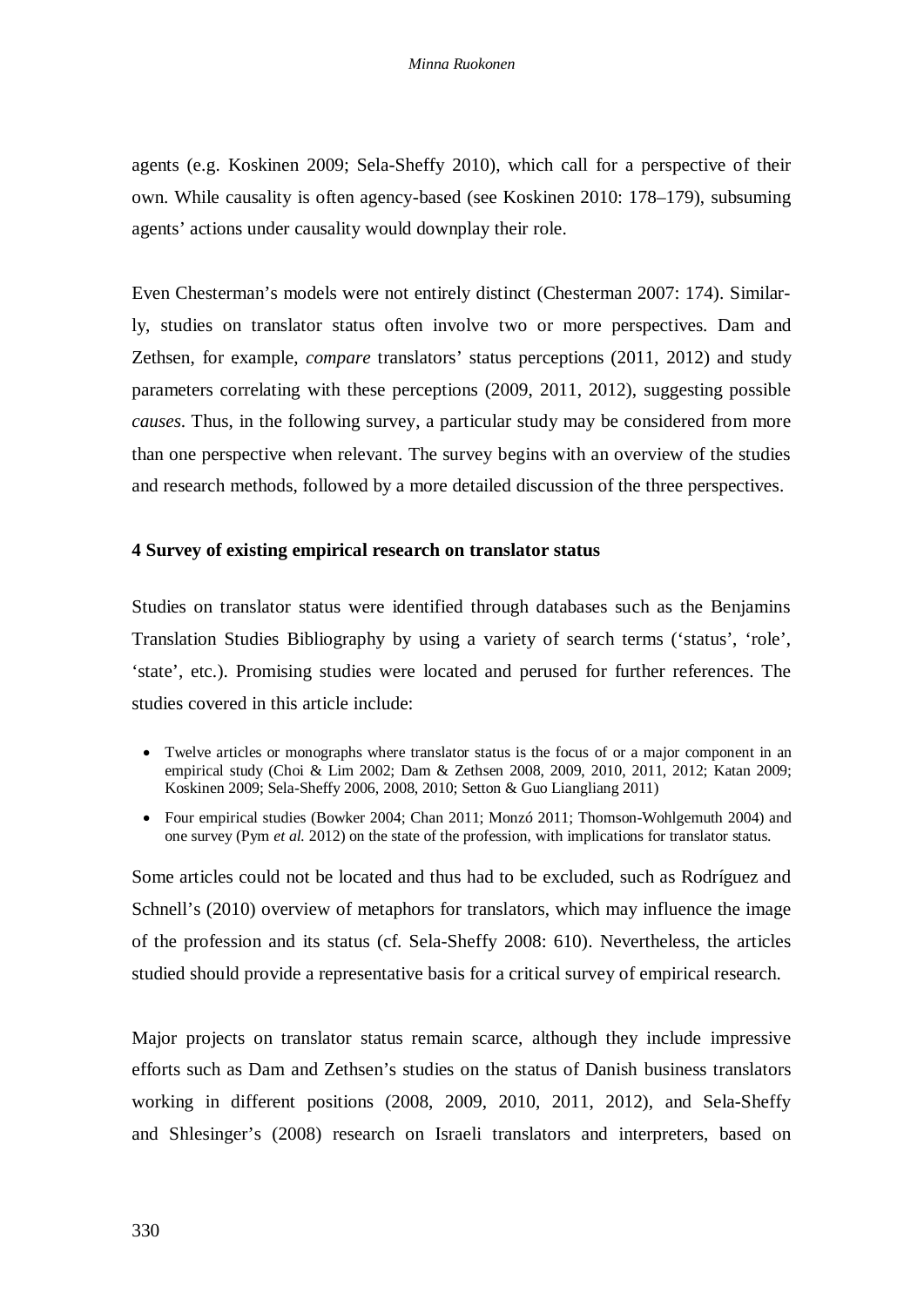contemporary documents (Sela-Sheffy 2006; 2008; 2010) and 95 interviews yet to be analyzed.

As observed in Section 3 above, the studies often approach translator status from more than one perspective. Furthermore, even individual studies often rely on a variety of methods. As there are only a few correlations between a perspective and the methods used, the methods will be summarized here. The *comparative* perspective, such as comparing status perceptions by different agents, often relies on questionnaires and quantitative analysis (e.g. Dam & Zethsen 2008, 2012; Katan 2009; Setton & Guo Liangliang 2011), although there are also qualitative analyses of interview data (Sela-Sheffy & Shlesinger 2008) and of open questions (Katan 2009; Dam & Zethsen 2010). In contrast, the *causal* and *agency* perspectives mainly apply qualitative methods, notably interviews (Koskinen 2009; Sela-Sheffy 2010) and analyses of documents ranging from newspaper articles and surveys (Sela-Sheffy 2006, 2008) to institutional texts (Koskinen 2009). The variety of methods is impressive and encouraging, as different methods provide complementary data and results. On the other hand, the variety can also mean that the results from different studies are not directly comparable, which should be borne in mind as we turn to the three perspectives.

# 4.1 The comparative perspective

Comparative research on translator status includes studies comparing

- x perceptions of translator status as opposed to the status of interpreters or other occupations (Katan 2009; Setton & Guo Liangliang 2011);
	- perceptions of translator status by different agents:
		- x translators vs. *core employees* (e.g. lawyers at law firms; Dam & Zethsen 2008, 2009);
		- translators in different positions: *company translators* (in-house translators at banks, law firms, etc.), *agency translators* (in-house translators at translation agencies), *freelance translators* working partly for agencies, partly for direct clients (Dam & Zethsen 2011) and in-house translators in the EU (Dam & Zethsen 2012);
- x changes in translator status over time (Choi & Lim 2002; Thomson-Wohlgemuth 2004; Koskinen 2009).

The results so far strongly indicate that the overall status of translators is indeed seen as middling or lower by translators/interpreters themselves (Katan 2009: 126; see also Dam & Zethsen 2011: 984; 2012: 219–220) and by people outside the profession such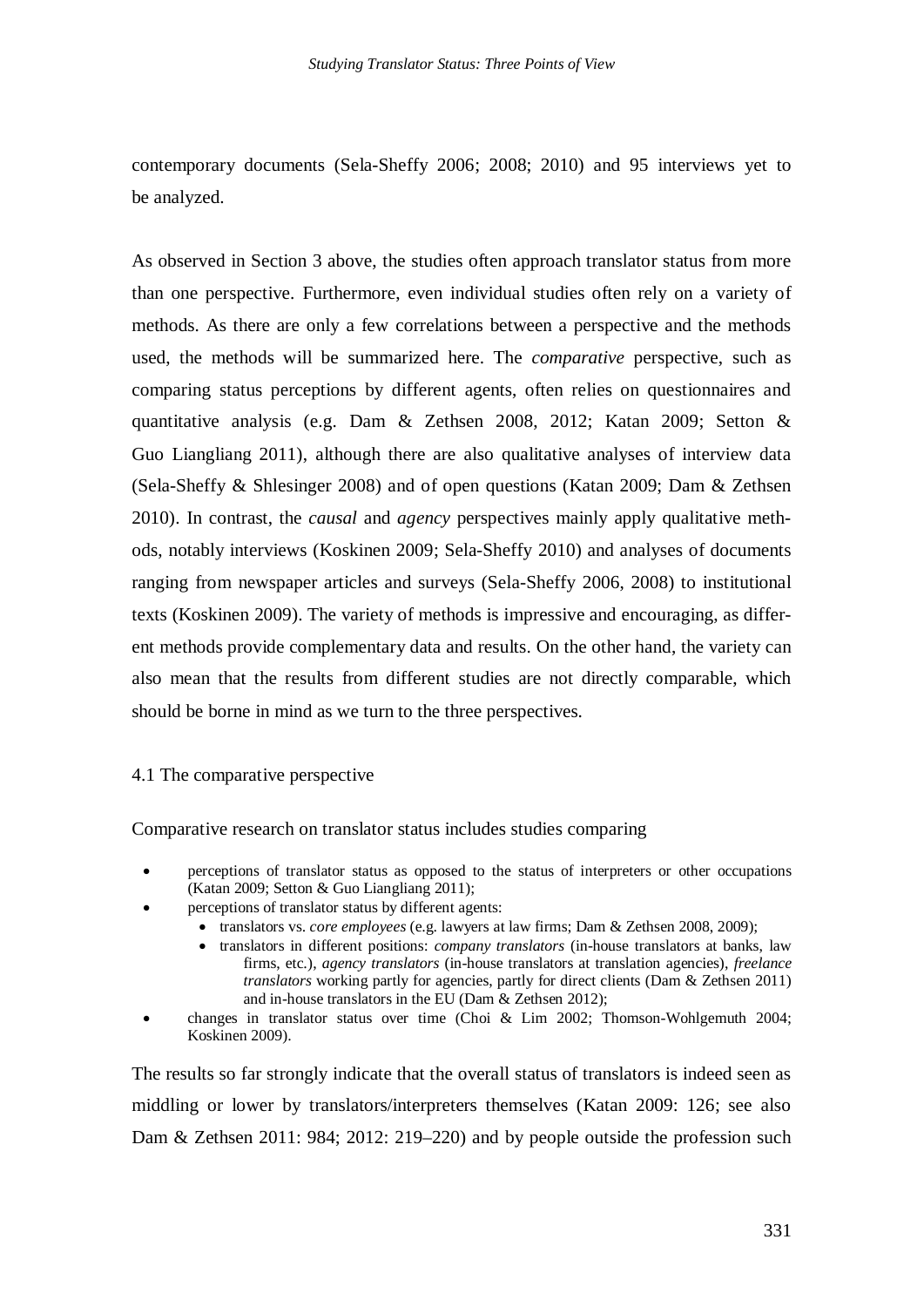as core employees (Dam & Zethsen 2008: 82–83) and graduate students (Sela-Sheffy 2008: 610–611). Studies on occupational status conducted among the general populace tend to rank translators slightly above the middle point (Ganzeboom & Treiman 1996: 224), but the difference probably reflects the scales used.

There is hardly any comparative research on the different fields of translation, such as business vs. literary translation, although Sela-Sheffy's study (2010) supports the notion that literary translators enjoy more prestige than business translators. With regard to other professions, translators' status is seen as lower than that of interpreters (Katan 2009: 126; Setton & Guo Liangliang 2011:104–105). All in all, translators status is often likened to that of secretaries', not only by core employees (Dam & Zethsen 2008: 86–87) but also by translators and interpreters themselves (Katan 2009: 127). Teachers were another common comparison (Katan 2009: 127; Sela-Sheffy 2006: 245; Setton & Guo Liangliang 2011: 104–105; cf. Ganzeboom & Treiman 1996: 223–224).

With regard to status perceptions by translators in different positions, Dam and Zethsen (2011: 984; 2012: 220) found that Danish company translators on average ranked their status higher (2.87, on a scale from 1 to 5) than agency translators (2.55), freelance translators (2.53) or even the supposedly prestigious EU translators (2.56). The EU in-house translators fall surprisingly far behind the company translators; the difference would probably be statistically significant.<sup>3</sup> The difference between company and freelance translators was also statistically significant, as expected. A major factor behind the differences seems to be visibility, to which I return in Section 4.2 below.

Contrary to expectations, there were no statistically significant differences between EU translators and national-market translators or between agency and freelance translators. This may partly depend on the number of respondents  $(N = 307$  translators, with subgroups from 47 to 131). While certainly representative of the Danish translation market, the subgroups are rather small for a statistical analysis. Moreover, *subcontractors* working for agencies were not analyzed separately, although their working conditions can be

 $\overline{a}$ 

<sup>&</sup>lt;sup>3</sup> Dam and Zethsen (2012) only compared EU translators' status perceptions to those of national-market in-house translators; these included both company and agency translators.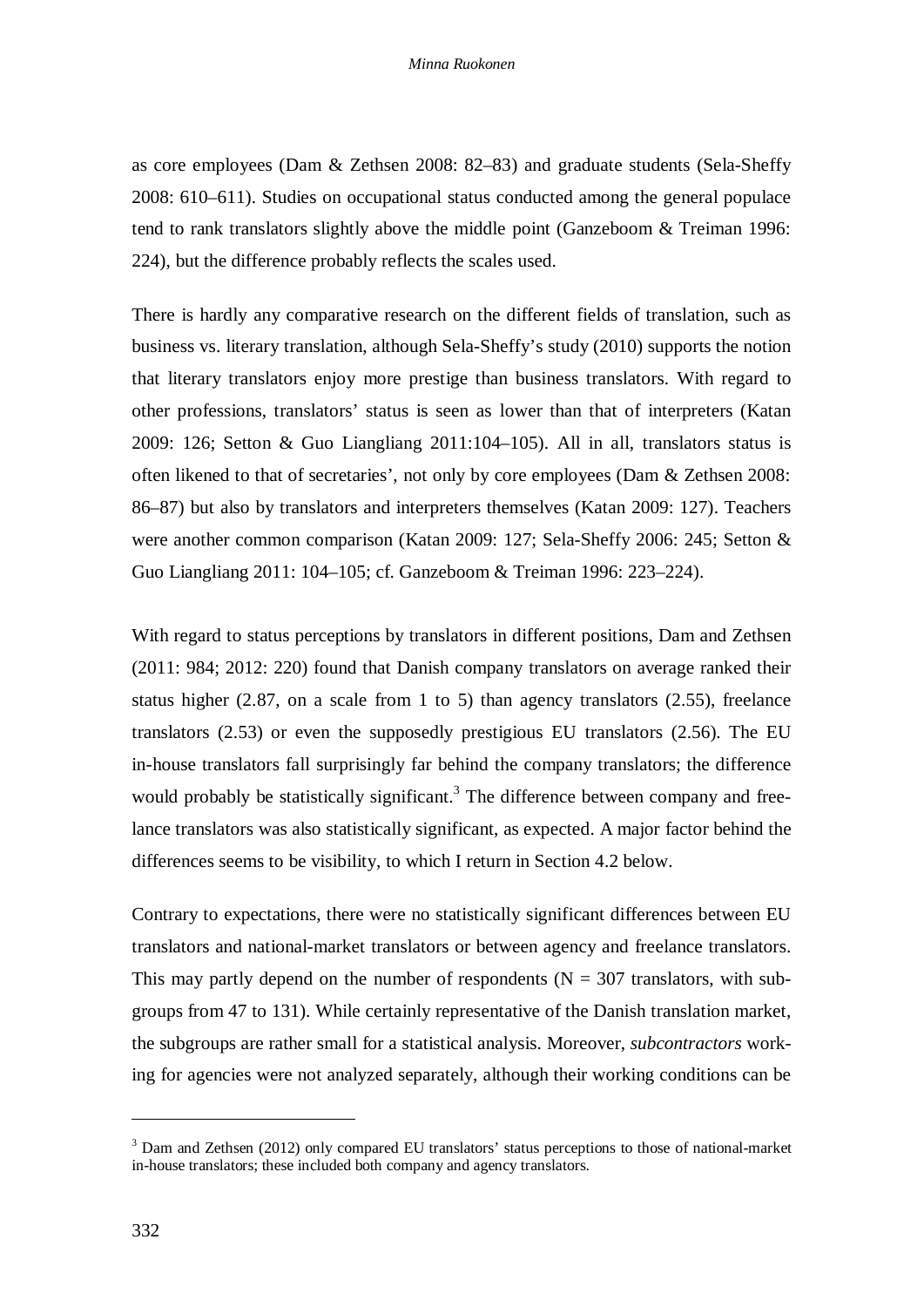problematic (cf. Dam & Zethsen 2010: 204). Subcontractors' status could thus be significantly lower than other translators'.

Studies on changes in translator status include Choi and Lim (2002), Thomson-Wohlgemuth (2004) and Koskinen (2009), but the latter two studies are closer to the other perspectives and will be covered below. Choi and Lim's historical study (2002: 629–630) shows that the status of Korean translators greatly improved in the 1990s due to a dramatic increase in foreign trade and intercultural contacts but still remains low. Their conclusion is based on historical developments and contemporary documents rather than translators' perceptions, a complementary method to questionnaires.

# 4.2 The causal perspective

 $\overline{a}$ 

The causes behind professional prestige have been extensively studied within occupational sociology. Education and income were linked to prestige as early as in the 1960s (Treiman 2001: 300). While the *respondents'* race, gender and nationality seem to have little impact on status (Volti 2008: 172), the *professionals'* gender in the case of a predominantly female profession such as translation may have some effect (cf. Pym *et al.*  2012: 85–87). The role of foreign languages in society may also be a factor (cf. Choi  $\&$ Lim 2002: 629). Ultimately, prestige perhaps depends on the image of the profession (Sela-Sheffy 2008: 610) and thus on image-making strategies (see Section 4.3 below).

Empirically, factors affecting translator status have mainly been studied by Dam and Zethsen (2009, 2011, 2012), who analyze correlations between status rankings and four parameters: the above-mentioned income level and education/expertise, as well as visibility and power/influence.<sup>4</sup> Here, I focus on income, visibility and education /expertise, which have so far yielded the most promising results.

First of all, a certain level of *income* seems to be a necessary but not sufficient condition for a high status ranking. While Danish company translators with high incomes were

<sup>&</sup>lt;sup>4</sup> Correlations should not be mistaken for causality. However, isolating watertight cause-effect relations is often an exhausting task and none of the studies on translator status claim to do that; yet the results do suggest potential causes that a survey of the topic cannot ignore.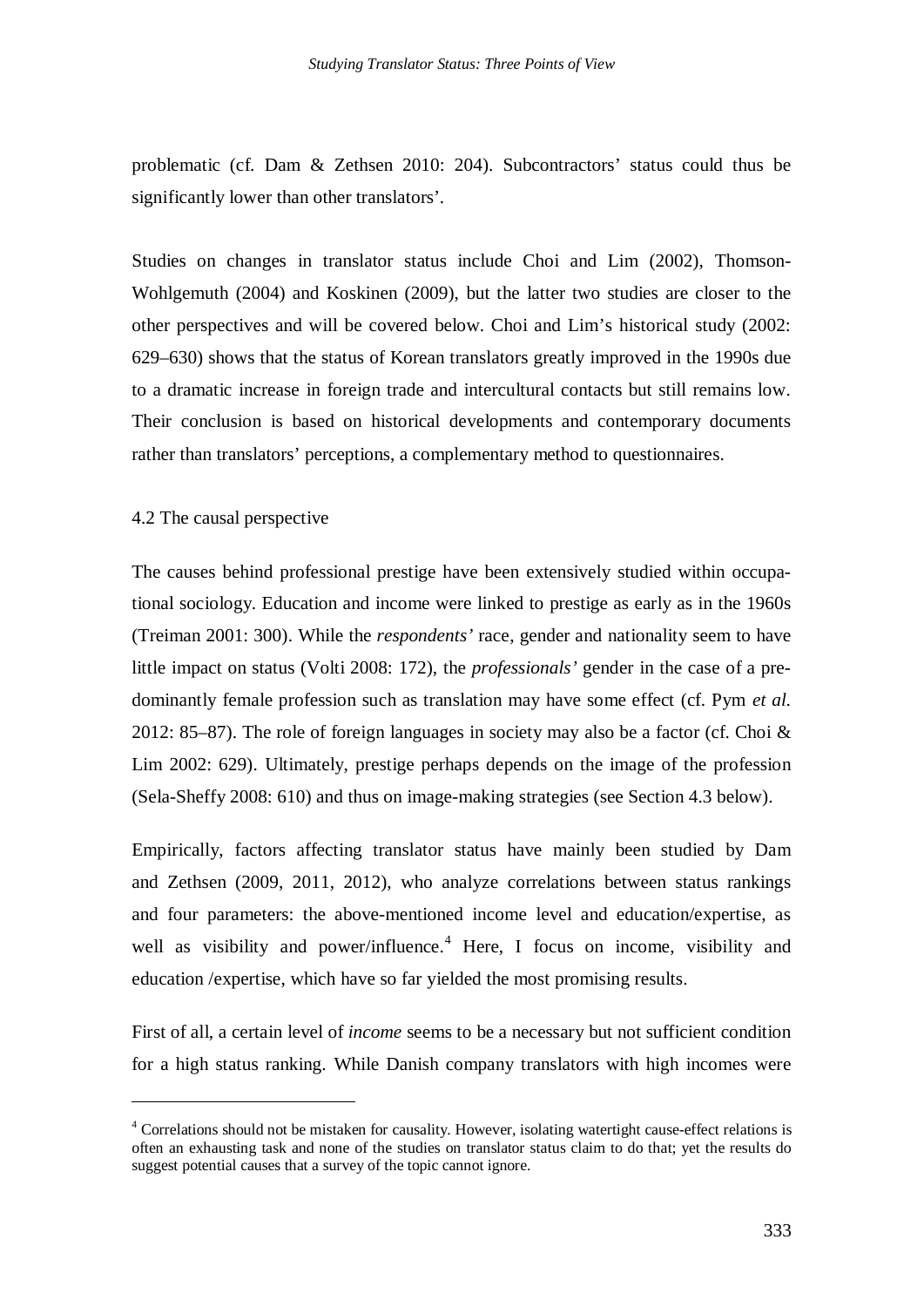less likely to perceive their status as low (Dam & Zethsen 2009: 15), the high incomes of freelance translators and EU translators did not convert into higher status (Dam & Zethsen 2011: 985–986; 2012: 221–222; cf. Section 4.1 above).

Secondly, *visibility* counts, in terms of both physical location and professional contacts. Danish company translators' high status rankings clearly correlated with their contacts with other employees (Dam & Zethsen 2009: 22; 2011: 991–992). Conversely, freelance translators, who work physically removed from their clients, viewed their visibility and status as the lowest (Dam & Zethsen 2011: 991–992). Danish EU translators' low status perceptions can also be linked to their sense of distance from the center of decision-making (Dam & Zethsen 2012: 226; for similar findings, see Koskinen 2009: 95–96).

Finally, the parameter of *education/expertise* was approached through questions about the length of translator training and the expertise required to translate. The results indicate that translators' specialized skills are recognized by translators themselves (Dam & Zethsen 2008: 85–86; 2011: 987; 2012: 223; for similar findings, see Katan 2009: 123) but not by 'outsiders': core employees underestimated the length of translator training and, as pointed out in Section 4.1 above, partly viewed translation as a secretarial function (Dam & Zethsen 2008: 86–88; see also Katan 2009: 128).

The lack of outside recognition also becomes apparent through the example of qualifications. While translator recruiters value a university degree (Bowker 2004: 967; Chan 2011: 40–41), work experience or company-specific tests can be given priority (Pym *et al.* 2012: 91–92). The mistrust may stem from recruiters' unfamiliarity with the qualifications (Chan 2011: 41–42) or from an over-abundance of accreditation systems, none of which are considered reliable (cf. Pym *et al.* 2012: 115, 120–121). On the other hand, comments by Danish translators, who have had access to a protected title since 1966, suggest that the title has accumulated some prestige (Dam & Zethsen 2010: 201). A closer analysis of the impact of a protected title on status should thus be of interest.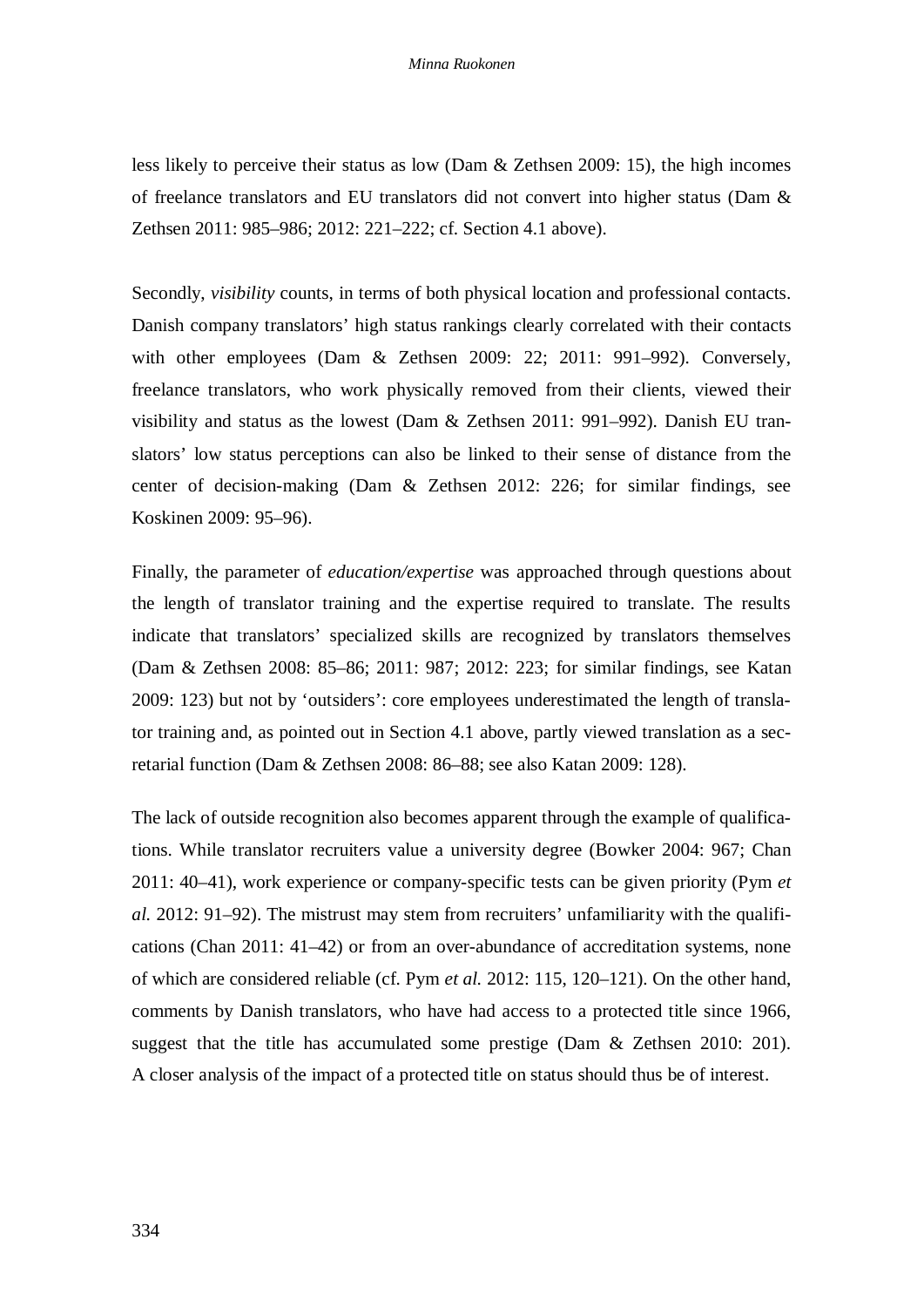On the whole, translator status seems to be the sum of many causes, which leaves plenty of room for further research into the factors and their interaction in different contexts, as well as actions taken by translators and other agents to influence translator status.

# 4.3 The agency perspective

The studies under this perspective describe what kinds of actions or strategies individual translators, translator associations or authorities have used to change translator status. The strategies can be quite varied – and sometimes counterproductive. As an example of the latter, Sela-Sheffy found that while the Israeli Translators' Association advocated explicit professional ethics and working methods (Sela-Sheffy 2006: 246), individual non-fiction translators tended to mystify their skills, echoing the rhetoric of the more prestigious literary translators (Sela-Sheffy 2010: 145). Mystification seems to work for individuals, but undermines the efforts of the association (Sela-Sheffy 2010: 136).

On a more encouraging note, agents have also found ways of working together, as shown by the case of East Germany, where literary translators were members of the powerful Writers' Association (Thomson-Wohlgemuth 2004: 504). Through standard contracts and legislation, the association, publishers and authorities created secure working conditions for translators (ibid. 504–506), who felt that their work was valued by publishers and the reading public (ibid. 508). Translators' working conditions and status can thus be improved by concerted political action. A similar struggle is taking place in Spain, where a new professional association strives to work with the authorities to improve the position of court translators and interpreters (Monzó 2011: 24–25).

Even without changes in legislation, the employer's support and translators' actions can produce impressive results. The Finnish EU translators studied by Koskinen at first felt isolated and unappreciated at work (Koskinen 2009: 95–96, 104; cf. Section 4.2 above). However, in 2006, their tasks were redefined to emphasize links with the press and national institutions (ibid. 102–103). The translators also actively sought contacts and feedback (ibid. 105). As a result, the translators felt that their role became more central and that their professional autonomy and contacts (or visibility) increased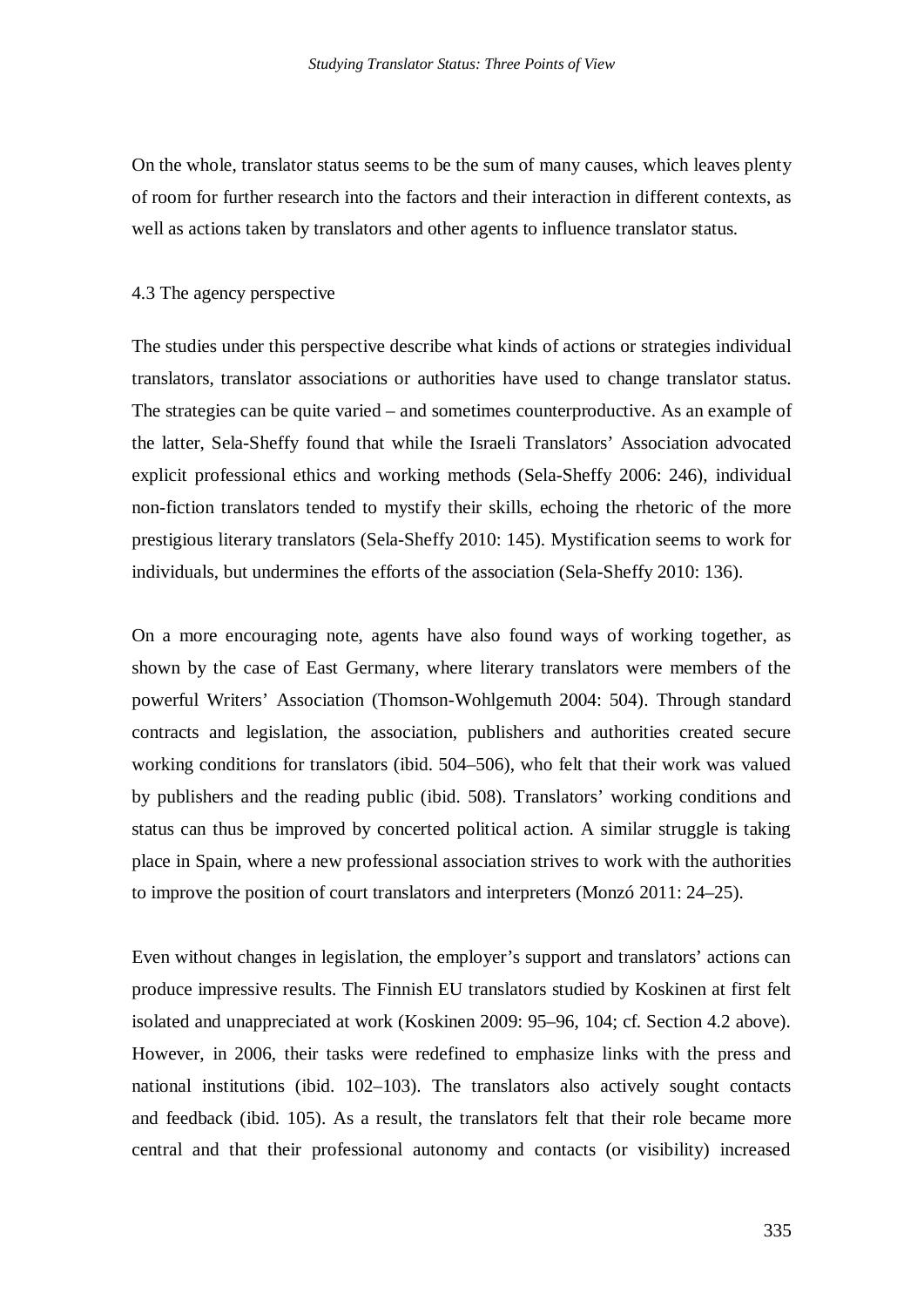(ibid. 105–106); that their status perceptions must have improved as well becomes very evident.

To summarize, the most successful strategies so far entail 1) translators taking action and making themselves more visible outside the profession, and/or 2) cooperation with the employer or authorities (Koskinen 2009; Thomson-Wohlgemuth 2004). This highlights the role of visibility (cf. Section 4.2 above), but also of power. Both individual translators and associations thus need to continue to make their work and expertise visible and to strive for closer cooperation with clients, employers and relevant authorities. The trends of outsourcing and subcontracting (cf. Pym *et al.* 2012: 57–58, 61–62, 93) may make these aims difficult to achieve, but that also underlines that more efforts – and research into such efforts – are needed.

# **5 Conclusion**

This survey of empirical research into translator status has shown that the existing studies, though not many in number, represent an inspiring variety of research methods and already offer insight into the causes behind status perceptions and into translators' actions for changing their status. There is convincing empirical evidence that translator status is, indeed, rather low; moreover, there are indications that it can be improved by means of increased visibility and cooperation among translators and other agents. Many gaps in research nevertheless remain. From the comparative perspective, the status perceptions of audiovisual translators and subcontractors have been neglected. More research is also needed on the interaction of the causes behind translator status, the impact of a protected title, and the agents' strategies for changing translator status. The author hopes to fill some of these gaps in her post-doctoral project that compares Finnish business translators' status perceptions with those of Danish ones.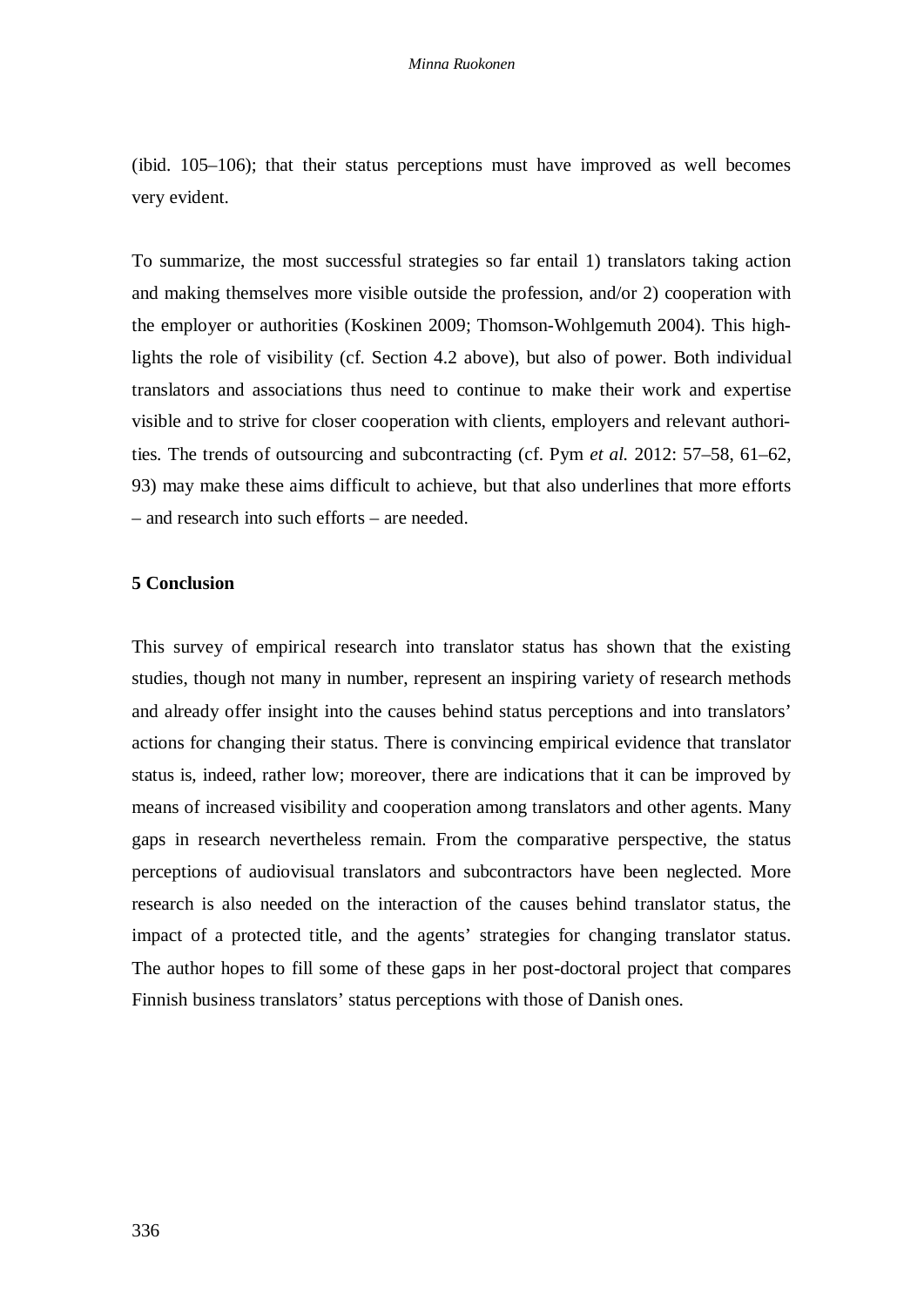#### **References**

- Bowker, Lynne (2004). What does it take to work in the translation profession in Canada in the 21st century? Exploring a database of job advertisements. *Meta* 49, 960–972.
- Chan, Andy Lung Jan (2011). Effectiveness of translator certification as a signaling device: views from the translator recruiters. In: *Identity and Status in the Translational Professions,* 31–48. Eds. Rakefet Sela-Sheffy & Miriam Shlesinger. Amsterdam & Philadelphia: Benjamins.
- Chesterman, Andrew (2000). A causal model for Translation Studies. In: *Intercultural Faultlines: Research models in Translation Studies 1: Textual and Cognitive Aspects*, 15–27. Ed. Maeve Olohan. Manchester: St. Jerome.
- (2007). Bridge concepts in translation sociology. In: *Constructing a Sociology of Translation,* 171– 183. Eds. Michaela Wolf & Alexandra Fukari. Amsterdam/Philadelphia: Benjamins.
- Choi, Jungwha & Hyang-ok Lim (2002). The status of translators and interpreters in Korea. *Meta* 47, 627–635.
- Dam, Helle Vrønning & Karen Korning Zethsen (2008). Translator status: a study of Danish company translators. *The Translator* 14, 71–96.
- (2009). Who said low status? A study on factors affecting the perception of translator status. *Journal of Specialized Translation* 12, 2–36.
- (2010). Translator status: helpers and opponents in the ongoing battle of an emerging profession. *Target* 22, 194–211.
- (2011). The status of professional business translators on the Danish market: A comparative study of company, agency and freelance translators. *Meta* 56, 976–997.
- (2012). Translators in international organizations: A special breed of high-status professionals? Danish EU translators as a case in point. *Translation and Interpreting Studies* 7, 211–232.
- Ganzeboom, Harry B.G. & Donald J. Treiman (1996). Internationally comparable measures of occupational status for the 1988 international standard classification of occupations. *Social Science Research* 25, 201–239.
- Katan, David (2009). Translation theory and professional practice: A global survey of the great divide. *Hermes* 42, 111–153*.*
- (2011). Status of translators. In: *Handbook of Translation Studies, Vol. 2*, 146–152. Eds. Yves Gambier & Luc van Doorslaer. Philadelphia, PA & Amsterdam: Benjamins.
- Koskinen, Kaisa (2009). Going localised, getting recognised: the interplay of the institutional and the experienced status of translators in the European Commission. *Hermes* 42, 93–110.
- (2010). Agency and causality: towards explaining by mechanisms in translation studies. In: *Translators' agency*, 165–187. Eds. Tuija Kinnunen & Kaisa Koskinen. Tampere: Tampere University Press.
- Monzó, Esther (2011). Legal and translational occupations in Spain: regulation and specialization in jurisdictional struggles. In: *Identity and Status in the Translational Professions,* 11–30. Eds. Rakefet Sela-Sheffy & Miriam Shlesinger. Amsterdam & Philadelphia: Benjamins.
- Pym, Anthony, François Grin, Claudio Sfreddo & Andy L.J. Chan (2012). *The Status of the Translation Profession in the European Union. Studies on Translation and Multilingualism* 7. Luxembourg: Publication Offices of the European Union. Available at:
	- http://ec.europa.eu/dgs/translation/publications/studies/translation\_profession\_en.pdf
- Rodríguez, Nadia & Bettina Schnell (2010). Metaphors for the translator: the long road travelled from craftsmen to experts, networkers and service providers. *Interpreting and Translation Studies* 13, 213–228.
- Sela-Sheffy, Rakefet & Miriam Shlesinger (2008). Strategies of image-making and status advancement of translators and interpreters as a marginal occupational group: a research project in progress. In: *Beyond Descriptive Translation Studies: Investigations in Homage to Gideon Toury*, 79–90. Eds. Anthony Pym, Miriam Shlesinger & Daniel Simeoni. Amsterdam & Philadelphia: John Benjamins.
- Sela-Sheffy, Rakefet (2006). The pursuit of symbolic capital by a semi-professional group: the case of literary translators in Israel. In: *Übersetzen – Translating – Traduire: Towards a "Social Turn"?* 243–252*.* Ed. Michaela Wolf. Wien & Berlin: LIT Verlag.
- (2008). The translators' personae: marketing translatorial images as pursuit of capital. *Meta* 53, 609–622.